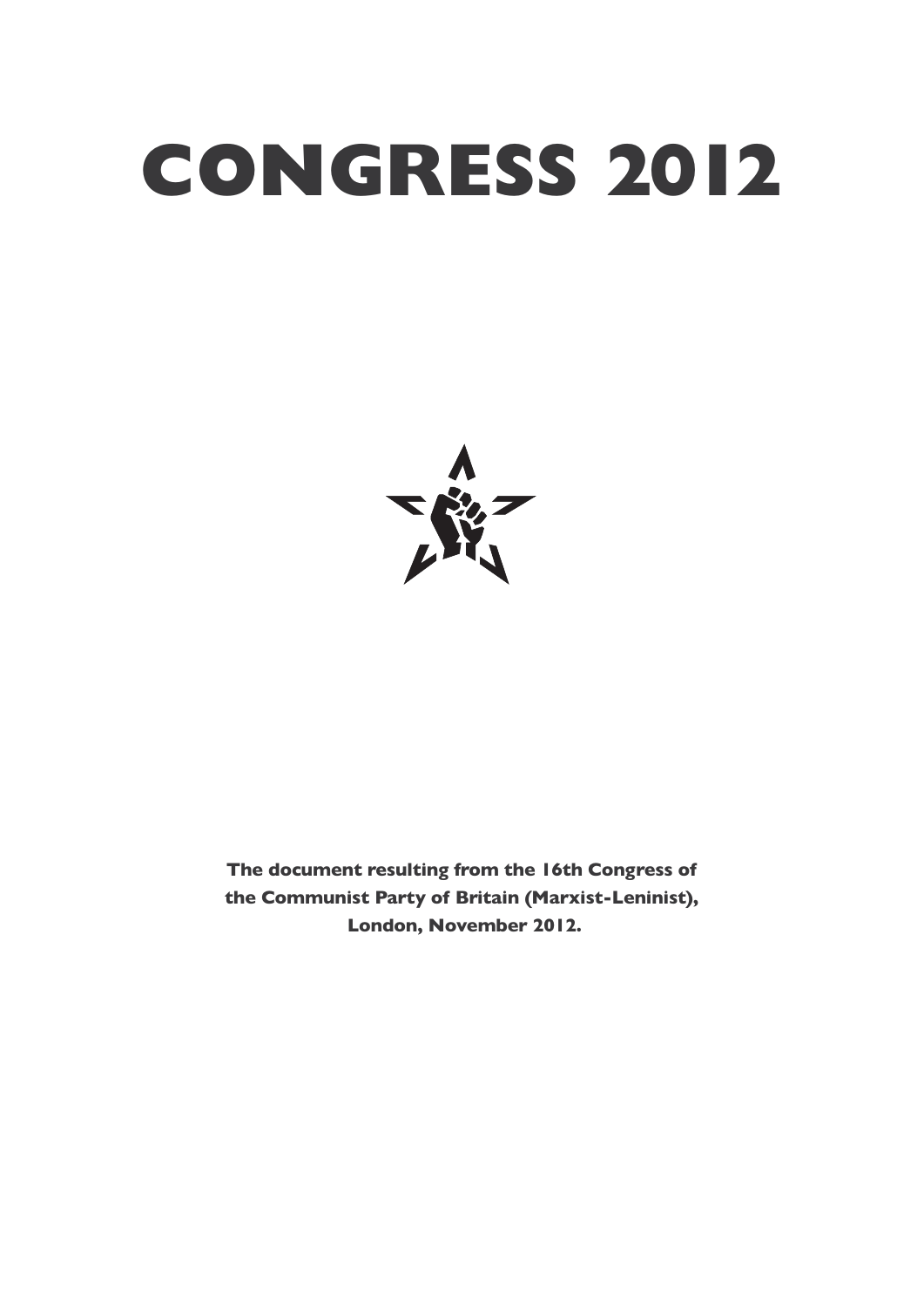- **1** Our country is under attack. All of its institutions, bar none, are in decline. Our economy is in decline, and the only growth anywhere is in unemployment, poverty and war. Apart, that is, from charity shops, pay day loans and food banks. In periods of crisis leadership is necessary. This is a crisis. A crisis of thought, and of deed. Describing the parlous state of our bleeding country is insufficient alone.
- **2** But first, the description. The decline absolute of an economic system cannot be disguised forever. The fact that two-thirds of all Formula One cars are built in Britain cannot blind us to the killing fact that our deficit in manufactured goods runs at billions of pounds a year, and is growing. The fact that this motor racing 'industry' employs 25,000 of the most highly skilled engineering workers in the land should not obscure the fact that a proud Union of 1.2 million skilled engineers 40 years ago, the Amalgamated Engineering Union, is reduced to a rump within a crumbling general union whose total membership is less than that. Yes there is manufacture in Britain, and yes it is crucial to a British economic recovery and to our national independence, but it is weak, underinvested, unbalanced and uncontrolled. And too few of its workers are Union members.
- **3** Indeed the entire economy has too few Union members, and a shocking reversal has taken place. Where industrial unions created and led the 'movement' and were joined only latterly by workers in what were known as 'white collar' jobs, the situation is now on its head. The percentage of workers in unions is pathetically low in public & other service sectors of the economy; it is even lower in industry, in manufacture, in the private sector. This dangerously low - and even more dangerous, still declining – number of workers joining together in union is the material basis of the decay which is compounded by aggressive, anti-union tactics deployed by some unions.
- **4** The so-called 'organising model' (when was there in truth ever anything else?) is now perverted in some quarters into nothing more nor less than poaching. Both lazy and greedy at the same time. We can't recruit in the sectors of the economy we have always covered so we will encroach and poach into areas where others have established a presence. And we will suborn those whom other unions have rightly expelled in order to do so. After all it is always easier to convince workers to move from one union to another than it is to convince workers to join a union in the first place. So let someone else do the hard graft of recruiting workers into a union & then sneak in the back door and offer lower subs, or better-looking officials, or free holidays, or, if you think it'll work, lots of strikes. Better still if you can pay former

members of the original union, members whose megalomaniac plans for domination led them to be chucked out, to do the poaching for you.

- **5** And there is a sad self-delusion in continual mergers of unions. It hides from those who most need to see, the scale of decline, and in an unconscious way apes the drive to merger of capitalist companies. The number of members always appears healthy but there is a conjuror's sleight of hand. It is an attempt to concentrate all those unionised workers into one big union, and as long as that one union has more than a million members (and for how much longer can that even be claimed in the case of some unions?) things look all right. Self-deception is always the worst kind of deceit, and it is only the perpetrators of this deception that are now fooled by it.
- **6** Those who look to the USA for inspiration to create this One Big Union, and who indeed have even begun the process of merging with Unions in the United States, should heed the fate of the inventors of the concept, the Industrial Workers of the World, the brave but misguided 'Wobblies'. The development of that union was specific to north American conditions and didn't succeed even there. It won't work here.
- **7** These are dangerous developments. The Party said many years ago that trade unions were a fast emptying house, and that we may need perforce to become caretakers, the better to seize the assets. The asset we have in mind is the consciousness of our workmates, members of unions. There are those around who want to seize the assets material. There are those who are seduced to bring their small unions into merger with bigger ones for money; some even suggest it themselves. That is bribery and it takes place behind the backs of the members. Often it happens after years of swearing blind that it never will.
- **8** The proportion of some unions' income that goes to fund its retired officials is becoming ever greater and is a scandal that only the softness of mind of members is allowing.
- **9** Those blacklisted in some industries are now on the books of their union as a permanent reminder of the failure to get them back on site. An asset converted into a liability.
- **10** Most of the unions which existed only forty years ago have now gone, a partial reflection of the destruction of the industries in which they organised. The decline in membership is accelerating and at this pace trade unionism as we have known it will be eradicated within this generation of members. The employing class has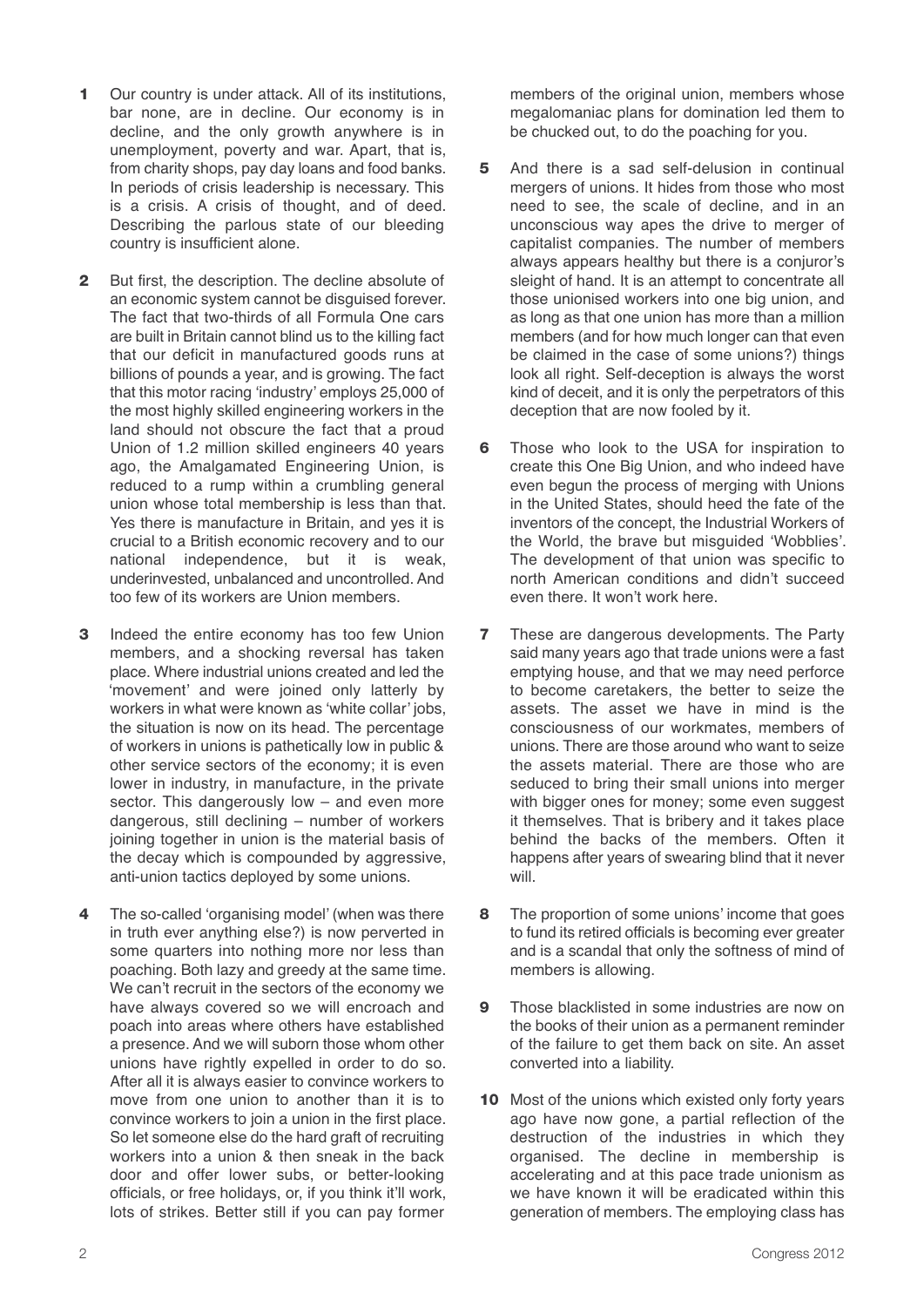always aimed at this. That it should be connived at by those within is a crime.

- **11** Unions are not only institutions. They exist as working members in real work places or they become something else entirely, something entirely negative. Workers themselves need to involve themselves, to involve themselves in pruning back the weedy overgrowth and nourish the shoots.
- **12** A serious product of this decay is the neglect of pay. Pay is our battleground, it reflects the state of struggle because it is concerned with the proportion of our labour power that we control. When workers and their unions asserted more, in the 1970s, the proportion of domestic product seized from employers in wage increases was at an all-time high. Now it is at an all-time low. This is at the root of the present economic crisis. In order to avoid the spiral of wage rises it could not control capitalism took a bold step; it made credit easily available to workers. Or rather, it used our savings and the extracted surplus value of workers to offer those same workers loans to pay for what they had previously bought with the wages they had to constantly fight for.
- **13** With Thatcher came this explosion of credit, and with that explosion (and, never to forget, the destruction of industry which led to mass unemployment) came a move away from the fight for pay. And this has contributed directly to the credit collapse of the last five years. The system was top-heavy with debt and finally it toppled over.
- **14** But this is not the product of workers' profligacy, it is the product of workers' cowardice. Neither a borrower nor a lender be. We oppose debt not through some religious disquiet about usury, but because if we don't fight for the money we need to live on we don't appreciate its true value. Indeed in borrowing rather than fighting we assist in our own ideological corruption. We think now that we get what we want materially through the use of credit, not by joining a union & putting in a pay claim. For progress to be made in Britain's, and we may say in the world's economy, this thinking must go. We should spend only what we earn and if we don't earn enough we'll have to fight the employers for more.
- **15** We are encouraged to adopt a corrosively superior attitude; we need manufactured goods, but we're told they should be made abroad. All that dirt! It's the industrial equivalent of the 'too posh to wash' canard aimed at nurses. We are encouraged to want energy without digging coal. We'd rather get our electricity from nice clean sources like wind and sea power, but you'd have to be, literally, a bit green to believe that these

sources will keep the lights on. There's no brass without muck, no energy without risk.

- **16** We should look at it like this; should our country be attacked in war now we would be defeated, because we do not make enough things here. The Soviet Union won the Second World War because they made everything there. The USSR was materially, as well as politically independent. Forget US/British lend lease, trumpeted as leading to Soviet victory; Soviet manufacturing won that war, and in the process saved us all. As Stalin said, it was a war of engines. The country which made the most, and the best, won the war.
- **17** History is written in the west which ignores the truth; the Soviet people fought for socialism in what they called their Great Patriotic War, not just for Mother Russia. They were utterly committed to their defence, and its defence, and in the end in the teeth of terrible sacrifice were utterly successful.
- **18** Vietnam and Cuba also. Successful because of the connection made between national independence & the fight for socialism. Wherever the advance of Marxism-Leninism has been profound it has come from the dialectical relationship of these crucial lines. For our fight for progress at home to be successful, so must be our fight against the EU. For our struggle against foreign intervention to succeed we must destroy the power of capital at home. Our fight for progress at home is the fight for national liberation, against the EU.
- 19 So we must overcome the false superiority that assumes we can live on the labour of others in other countries (at root an attempt to convince us that we're bourgeois). Instead we must build actual superiority. And to do that we must overcome the sense of inferiority we feel as a class.
- **20** Our principal enemy is within us: ourselves. It is our mind, the mind of the working class, of people who work for a living. That is why our task is to overcome that enemy. To encourage consciousness of our class position, confidence in our capacity to rise, to defeat our enemy external, the employing class. How to do that is the question for our Congress.
- **21** Engaging that external class enemy will lead to further ideological advance, a virtuous circle of raising our level in order to be able to fight, leading to the fight itself raising our level. Taking on that enemy will promote advance and stimulate confidence in our ranks. At present we have not a virtuous, but a vicious circle; one where lack of clarity on our part leads to diminution of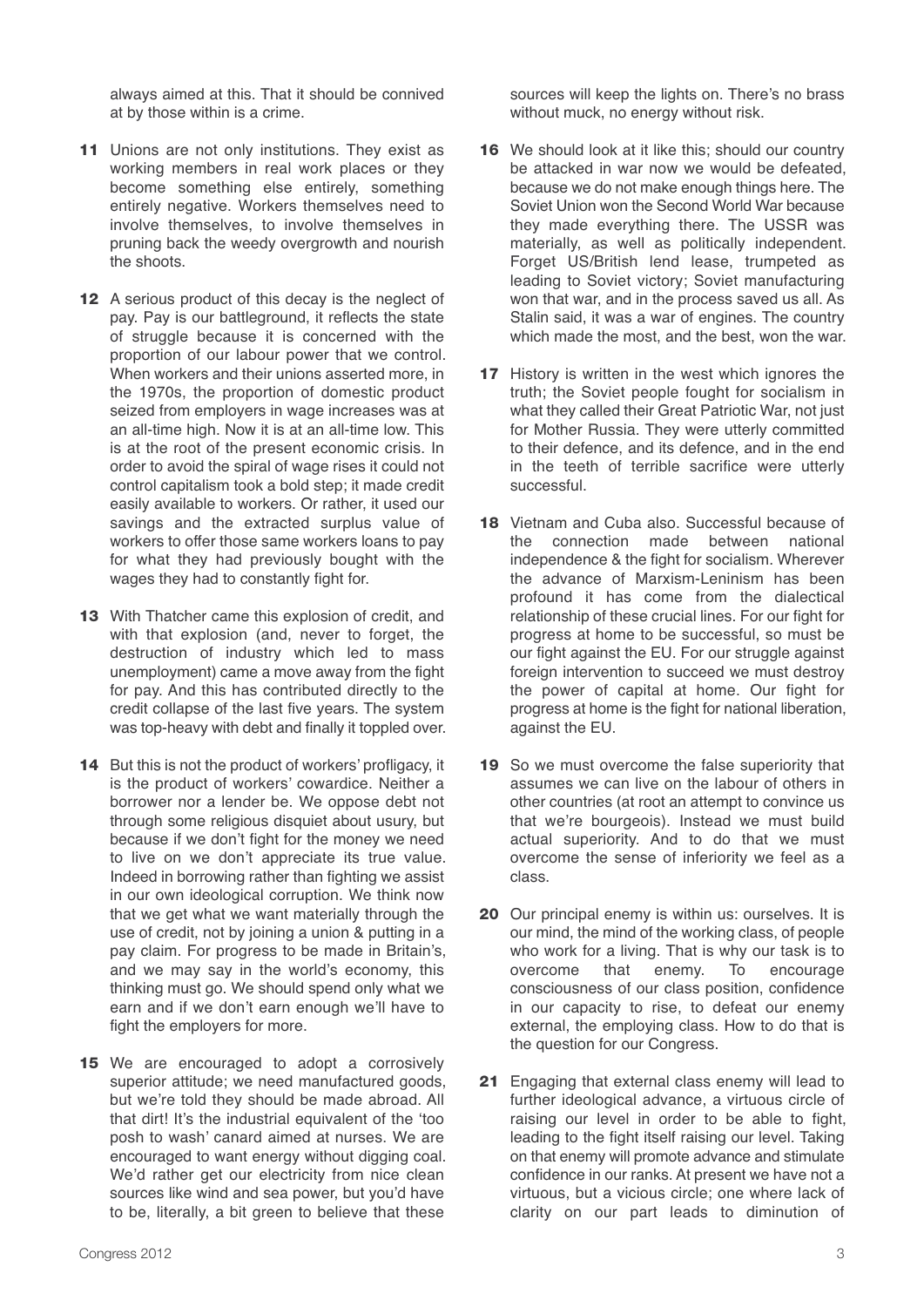confidence, which leads in turn to extreme unwillingness to take on the enemy which then leads to further erosion of belief that we can.

- **22** The level of what passes for thinking is indeed parlous. Consider the foolishness of following the foolish advice of government in March to panic buy fuel when the word 'strike' was breathed; who was more stupid, Maude or those who acted on his advice?
- **23** First, we should consider our strength. As capitalism moves through history the number of capitalists shrinks. That fact and the concentration of capital are both economic laws. As a proportion of population there are fewer capitalists now in Britain, far fewer, than when they began the industrial revolution. At the beginning a manufacturer worked in his manufactory, along with his two or three hundred workers at most, but usually with far fewer. Now capitalists are so rare that most of us have never met one.
- **24** There are more than 1,200 billionaires in a world in which around one-third of people exist on the edge of starvation. We should not forget that the richest 1% of Britain's population take home in what are called 'earnings' more than the total pay bill of the health service, schools & local government combined. In 2008-9 the wealth of the richest 1,000 capitalists rose by £77 billion; half the amount of the entire so-called deficit in that recession year. Of course there are thousands of small businesses in Britain employing tens of thousands of workers. But the owners of them are as much captains of industry as we are. Controlling destiny now are those whose faces we never see, in banks here and in other countries. We need to deal with decisions made here, but also with those made abroad. How to do this?
- **25** As this economic system ages the number of those running it diminishes. It is the dialectic that leads to the numerical predominance of workers. And not just in Britain. It looks now as though new capitalists are being created throughout the world willy nilly. In fact from the high point of capital completing its taking of power in any one country the proportion, then the actual number of capitalists drops. This is integral to the absolute nature of capitalism's decline. Capital will become concentrated in fewer and fewer hands in China just as surely as it has been in Britain. But capitalists will not just melt away like snow in spring. There are proportionally fewer and fewer capitalists, and more and more workers, more and more gravediggers of capital; the quandary is  $$ when will they pick up their shovels?
- **26** Second, we should consider how weak our

enemy is. Their economy is bankrupt, literally, their politic unheard, and their aggression pathetic. Not being Marxists, they don't understand how their 'system' works. They don't understand that it is unmanageable, then they panic when their attempts to mend it fail. So then they turn to their default setting; attack the one thing that might save them, the working class, thereby making things worse still.

- **27** Marx described 'never ceasing encroachments of capital', and these encroachments will eradicate all of our advances, and breach all of our defences, including our unions, if we fail to resist them. Their class-rooted instinct to take from us that which can sustain them, our labour power, will be the eventual cause of their demise. It must not become the cause of ours. This is the ultimate description of a vicious circle. Their sole strength is in our backwardness. Our lack of desire to assert. Our desire to leave it to others. To cross our fingers behind our backs, or even to put a cross on a ballot paper, and hope evil will go away. Well it won't. "Have we eaten of the insane root that denies us reason?"
- **28** This is indeed a pathetic government, barely deserving of the name. We could consider as significant the first action taken by any government acceding to office: the first act of Thatcher was of exceptional importance, the lifting of exchange controls. The first act of Blair, to sever the Bank of England from government control and give it to the City, only marginally less important. This coalition's first act? To pass legislation keeping them in office for five years! Is that the height of their ambition?
- **29** Banning elections for as long as they can is indeed instructive, and indicative of a profoundly anti-democratic trend that will lead to fascism growing out of parliament if we don't halt it. Surely a working class that swept away Heath, he who aimed at the legal eradication of trade unions and imprisonment of their members, can deal with a crew whose objective seems merely to have access to parliamentary expenses for as long as possible? The truth of course is that it is not the same working class. Those who fought and achieved limited success in the 1970s are not in the ranks today. Those who are must deal with this convocation of politic worms in parliament.
- **30** What is a revolution? It is those at the bottom coming to the top. Those oppressed ending their own oppression. Doing it themselves. That's why it won't come through voting.
- **31** The reason racism is rife in parts of the USA is because slaves did not end slavery. The reason fascism stalks Spain is because it was never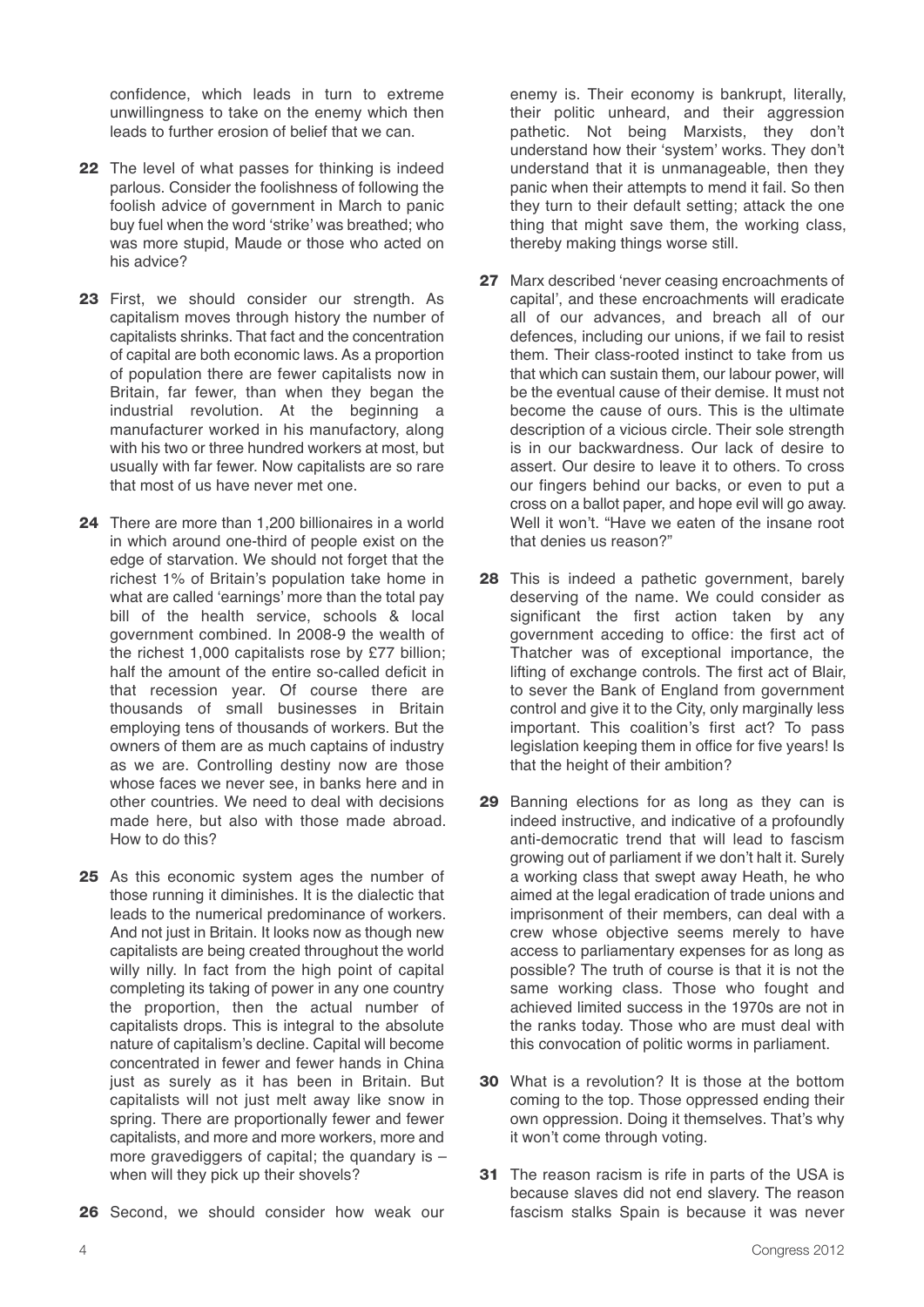defeated in Spain. The reason we are insecure in our gains in Britain is because we have not come to the top, not revolted. Not for more than 350 years anyway. Perhaps our revolution came too soon. It's now so long ago we pretend we haven't had one.

- **32** Great courage resides within our class, ingenious cowardice also. We British pioneered modern migration, and not for economic but political reasons (insofar as there's a difference). In the 1630s the 'Great Migration' took place, in which between 20,000 & 80,000 people, a greater proportion of population than in any other migration, left Britain to avoid the disgusting Stuart monarchy. In leaving they avoided fighting the disgusting Stuart monarchy. Had more stayed and fought then the successor monarchical regime, weakened though it was, would not have been restored in 1660. The brave stayed, and fought, and won. But their victory could have been complete had those anti-Stuart patriots been patriotic enough to stay and fight in their own country. Britain did very well without a monarchy for a generation, it could easily have continued. Imagine what change that would have wrought in the world. We should recall this amidst modern royalist celebrations; we should always remember that they lost, we won.
- **33** In 1844 this was repeated in migration of Chartists, who were thereby absent and unable to contribute in Britain when revolution swept Europe four years later.
- **34** In addition to leaving the country, workers over the years have left job, city, and trade in a valiant bid to avoid struggle. Modern migration has led 600,000 east European workers to Britain since 2004, since when 600,000 young British workers have become unemployed. We are told that to draw the most obvious of parallels is racist. The fact that all the east European migrants are white and probably getting on for half the young British workers rendered unemployed are black is an inconvenient fact which should not be allowed to get in the way of a good deception.
- **35** An increasing number of these itinerant workers now have children in our schools, and have need of health care. The lack of accurate statistics, or any control over the process, means that effective planning in these and other areas of need is entirely lacking. This, together with the wilful fragmentation wrought by the chopping up of schools into academies and free schools run by private and sectarian interests places the education of coming generations in great jeopardy; what great obstacles have been placed in the way of children who are being taught creationism in schools run by second hand car

dealers. As if they didn't have enough on their plates.

- **36** Education used to be run collectively on our behalf by Local Education Authorities, LEAs. We've got the last Labour government to thank for removing the word 'Education' from their title. It looks like the current crew will complete the job by seeking to remove education from schools altogether.
- **37** The ruling class has never advocated education for the children of workers and it is at least being consistent in the person of the odious Gove. His so-called free schools and academies are the Sunday schools of today, but with perhaps more religion.
- **38** In higher education tuition fees are primarily a means of controlling access, not of funding the system. An increasing number of institutions now tout for foreign students in a new and enervating export drive. We will soon be at the point where some Universities are only in existence in order to educate the offspring of a foreign ruling class.
- **39** Fees and especially student loans are also integral to the assiduously fostered culture of debt now foisted on the young. A generation which benefited from the struggle of their parents and who were themselves beneficiaries of student grants and the paying of fees by LEAs has allowed these assets of struggle to be filched from their children in a shameful betrayal of collective parental responsibility.
- **40** In health our ruling class approaches its goal: the eradication of what it has always considered an anomaly, that most long-lasting of wartime victories, the NHS. Ever since it was wrung out of a weak government by a working class in part under arms in 1945-48 the NHS has been constantly under attack.
- **41** The most recent assault is the most dangerous yet. Amid the clamour, justified, against privatisation, the involvement of foreign companies seeking profit and the supposed handing over of budgets to GPs (would that it were so simple) many have missed a salient fact; from April 2013 there will be no Health Authorities in the NHS. This is the first time since 1948 that the NHS will not be planned. Its needs will be determined instead by commissioning, by the 'market'.
- **42** Strategic Health Authorities replaced District Health Authorities which replaced Regional Health Authorities which replaced Area Health Authorities. In April 2013 Strategic Health Authorities will be replaced by…nothing. There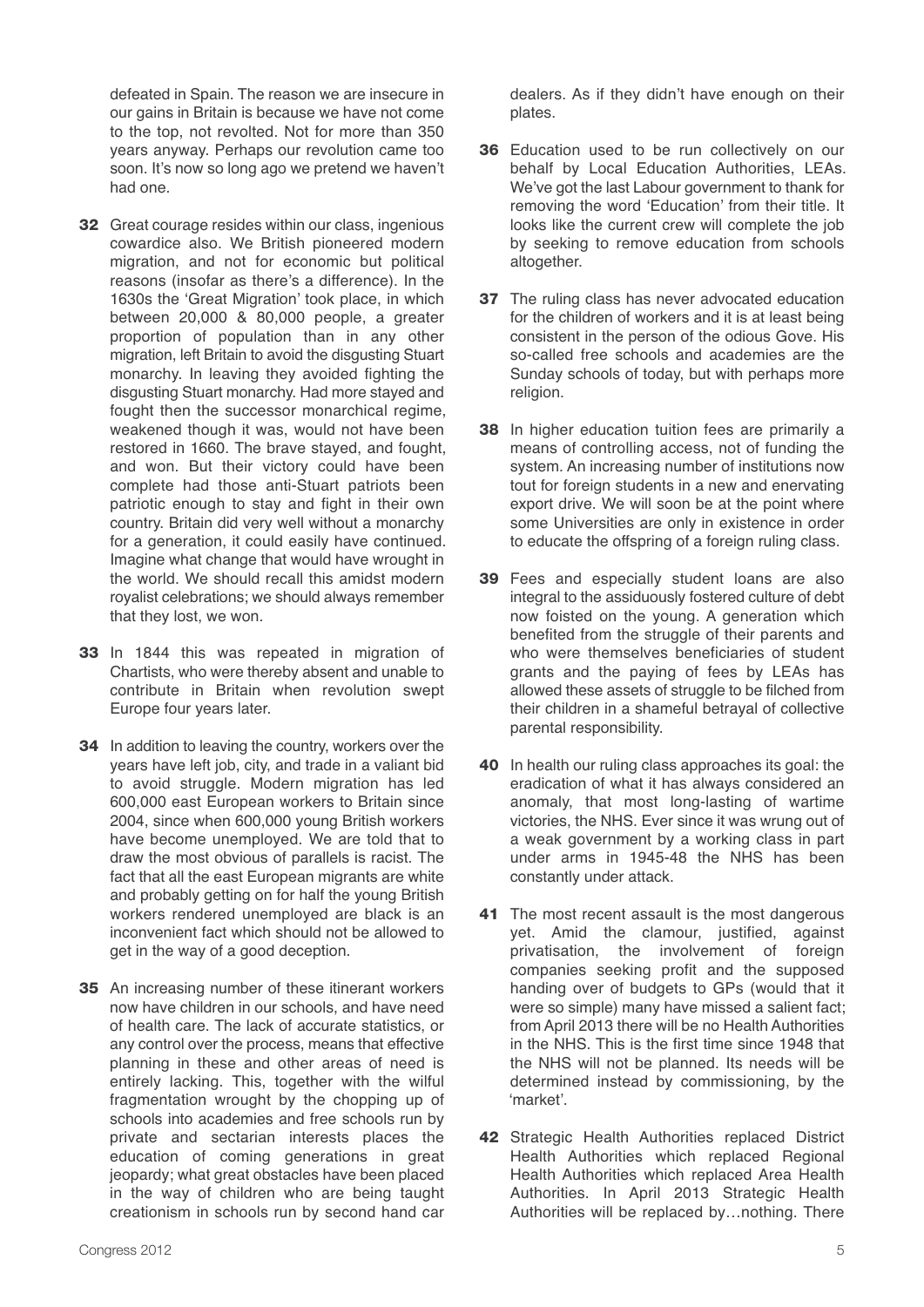will be a commissioning board, in process of establishment, whose functions will be to oversee the 'purchase' of healthcare, not its planning. One crucial step closer to their aim of wrenching back the control of our health which we had partly established in 1948.

- **43** Science lies at the heart of progress, the two concepts are synonymous. They advance together or decline together. A definition of progress is 'the advance of science'. When the concept of progress for the people is under attack, as it has openly been since Thatcher, then science too is denigrated, underfunded, undervalued by capitalism. This in turn retards social progress, and creates the vacuum into which superstitious sloppy thinking is sucked.
- **44** The recrudescence of religious thought is the Janus face of a decline in the pre-eminence of science. As a class, as a people we must assert our confidence in the scientific method in all we do, including in political economy. All so-called theories must be tested with scientific rigour to see that they will work in practice. Lessons must be derived from failures and new plans developed.
- **45** Science must be at the centre of planning a new future for Britain in which all our resources, human and material, will be used for the needs of our people and not used to make profit for capital. In turn this means we must invest in science, teach it more thoroughly in schools and extend those world-beating University departments the government is so keen to undervalue.
- **46** A revolution is only needed for one reason; so we, our class, can control our own affairs. To obtain power. And we need power only for two reasons. One is to meet our material needs, to feed ourselves. The other is to prevent war. If we don't control our lives we can never be sure that we will survive. Our savings could be eradicated overnight. If we've got any. Our pensions, we are told, will be worthless when the FTSE 100 falls below 4,000. That is if we've got pensions. Our children will be unsafe and unemployed if things remain as they are; because things will not remain as they are, they will become worse.
- **47** War will get closer and closer to our shores. When socialism existed in Europe we were safer. There were no wars in Europe in those years. Within a year of socialism's collapse there was war in Europe, in Yugoslavia. That twenty-year anniversary should be marked this year, not that of the predatory Malvinas war. Yugoslavia now is entirely destroyed as a country.
- **48** In the 1990s alone more than 4 million civilians were killed in post-Soviet wars. Iraq now has the

largest army in the world, proportional to population. It will no doubt to be used as a military cat's paw for the yanks, who yearn for others to do their dying for them.

- **49** Then there was war against Libya. Libya was guilty of two things; proposing to establish a currency independent of the dollar, therefore independent of the USA, and it was then guilty of dropping its guard by trying to be an ally of the west. It could have survived doing one of these things, but it could not survive doing both. In both provoking and allying with America they invited attack.
- **50** In contrast Cuba neither provokes nor allies itself with the USA & thereby resists attack. There is the lesson. As a country we render ourselves vulnerable precisely because we are the USA's closest ally. The day after the Olympics were awarded to London we saw the effect of that alliance.
- **51** And now Syria, where reaction has got a real job on its hands. A people stronger because more revolutionary. Gaddafi posed more but fought less. The Syrians, with hundreds of thousands of secular, revolutionary Palestinians on their soil, are a different kettle of fish.
- **52** It is the Syrian government alone, backed by a majority of its people, that has prevented a wider war. It has stood alone, and forced the supine Chinese & Russians, negligent in regard to Libya, to block an escalation in the U.N. The Syrian people face a hard winter. It is the bitter fruit of the so-called 'Arab Spring', which was never about aging and ineffectual rulers in Tunisia or Egypt, but about destroying sovereignty and the remnants of 'Arab Socialism' in Libya and Syria.
- **53** Africa is a mighty continent bled by capitalism. With the assistance of the USSR the Organisation of African Unity was established in order to assist those countries and those liberation movements fighting colonialism, fighting for sovereignty. Since the collapse of socialism this organisation has transformed itself into the African Union, a pale imitation of the European Union. From that point on, its work less than half done, social liberation on that great continent has stalled, and imperialist interference has grown in proportion.
- **54** The attempt of Libya to create an independent AU currency received a revealing response; the overthrow of the sovereign government in that African country and the murder of its leader. No one now is proposing such opposition to the use of the dollar as the staple currency for Africa, so for the USA it was a case of 'job done' in seeing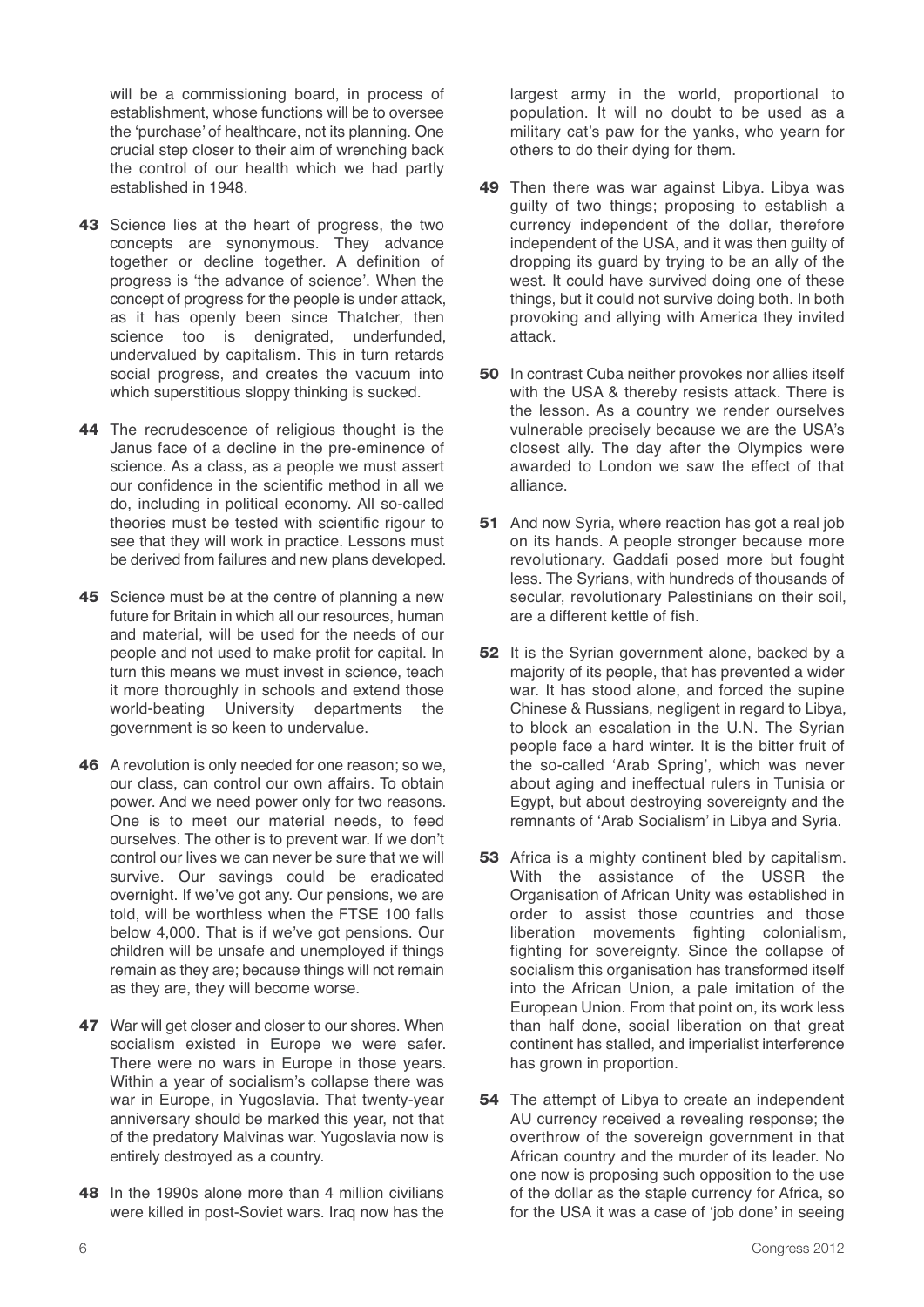off Gaddafi. And of course there was Libya's oil too…

- **55** But we should always look here at home. Millions demonstrated against war in Iraq. None did against war in Libya. Why? Was it because the demonstrating failed? Was it because people thought, 'we must support our boys' once it's kicked off? Probably both, but our cowardice over Libya & now Syria is an invitation to our enemies, their enemies, to attack us. Their plan is to attack Syria until it capitulates. Attack other countries on their death list: North Korea; Iran; Cuba. Attack workers everywhere. Attack us.
- **56** Their aggression abroad led directly to the terrorist attacks on London in 2005. Remember that photograph of Aznar & Blair fawning before Bush on the Azores in 2003? Within a year of it being taken Madrid had been bombed. Within two years so had London. That's where an aggressive foreign policy takes you. Waging war abroad will lead to more attacks at home. Fascism and aggression abroad bring fascist aggression to our shores.
- **57** Those murderous young religious men who caused such pain & trauma in July seven years ago were British, let us not forget. How had it happened that such inhumanity could be planned and executed with no-one knowing enough about it to stop it? If indeed no-one did know.
- **58** Our country is being steadily militarised, in spite, perhaps even because, of the reduction announced in army numbers. A 20% reduction in the number of soldiers (if it happens) is not a 20% reduction in the presence or profile of the military. There has been a 20% actual, not proposed, reduction in the number of nurses; has there been an increase in the profile of the health service in the same way that there's been a raising of the military's profile? There has not. Soldiers in uniform present sporting trophies and march with Olympic flags. Roundabouts have 'help for heroes' floral displays. How long before those not applauding our boys are given white feathers? Or worse?
- **59** It takes a lot to turn a war into a civil war, and wars internal to a country are the least civil of all. This though is our task. Workers must prevent this escalation of hatred against countries which have never harmed us & never will. We must see how we can turn the weapons to hand against our class enemy. We are not conscripted (yet) and so are not armed. Our weapons are those of propaganda, of talking with our workmates. We must turn these weapons against our enemy in a new kind of civil war.
- **60** The standard of broadcast news journalism now is at an all-time low. The line of our enemy is slavishly parroted, even by the so-called 'balanced' BBC, which doesn't show half the images of NATO-led slaughter in Iraq, Libya or now in Syria which television viewers across the globe see.
- **61** Our enemy has certainly learned its lessons from Vietnam, and taken its lead from over the pond. Since Vietnam the bloody predatory wars capital wages have never been shown on TV as news. Now war news is shown as a combination of blockbuster & video game, where you the viewer are always behind the gun sight, never in front of the barrel. 'Smart' weapons for the twenty first century white man's burden.
- **62** If our country is under attack then the aggressor is the European Union, conducting its business huggermugger behind the backs of the citizens of its member states. It has become clear that the EU's, and therefore capitalism's, attack on workers involves laying waste the economies of the countries of Europe, in a kind of scorched earth policy aimed at making it impossible for countries to have the wherewithal for national survival.
- **63** First Greece, then Spain have been effectively bankrupted. Who will be next? It matters little, because all, with the possible exception of Germany, will be bankrupted by the EU if they remain in the EU. Germany, whose population barely use credit cards and whose banks have only one real global competitor, the banks of China. Germany, the imposer of Thatcher's policies on the countries of Europe. Germany, with 3401 tons of gold in reserve compared to Greece's 112.
- **64** National sovereignty rests on the capacity of a country's economy. Destroy the economy of a nation and you undermine, possibly fatally, the ability of a country to be a country. It can then become a region of the EU (and as with all 'EU Regions', these ultimately largely derive in geographic area from the diocesan boundaries of the Roman church, in turn inherited from the Roman Empire; progress there then!). National identity is a brake upon capital and so it must go.
- **65** It might be noted that in the case of both Greece and Spain tourism is the main single generator of both foreign currency and arguably GDP. Any country reliant upon tourism in this way has an unreliable economic base, dependent on the whims of others. In both countries tourism was created under the auspicies of fascist governments attempting to eradicate the economic need for workers. That Franco and the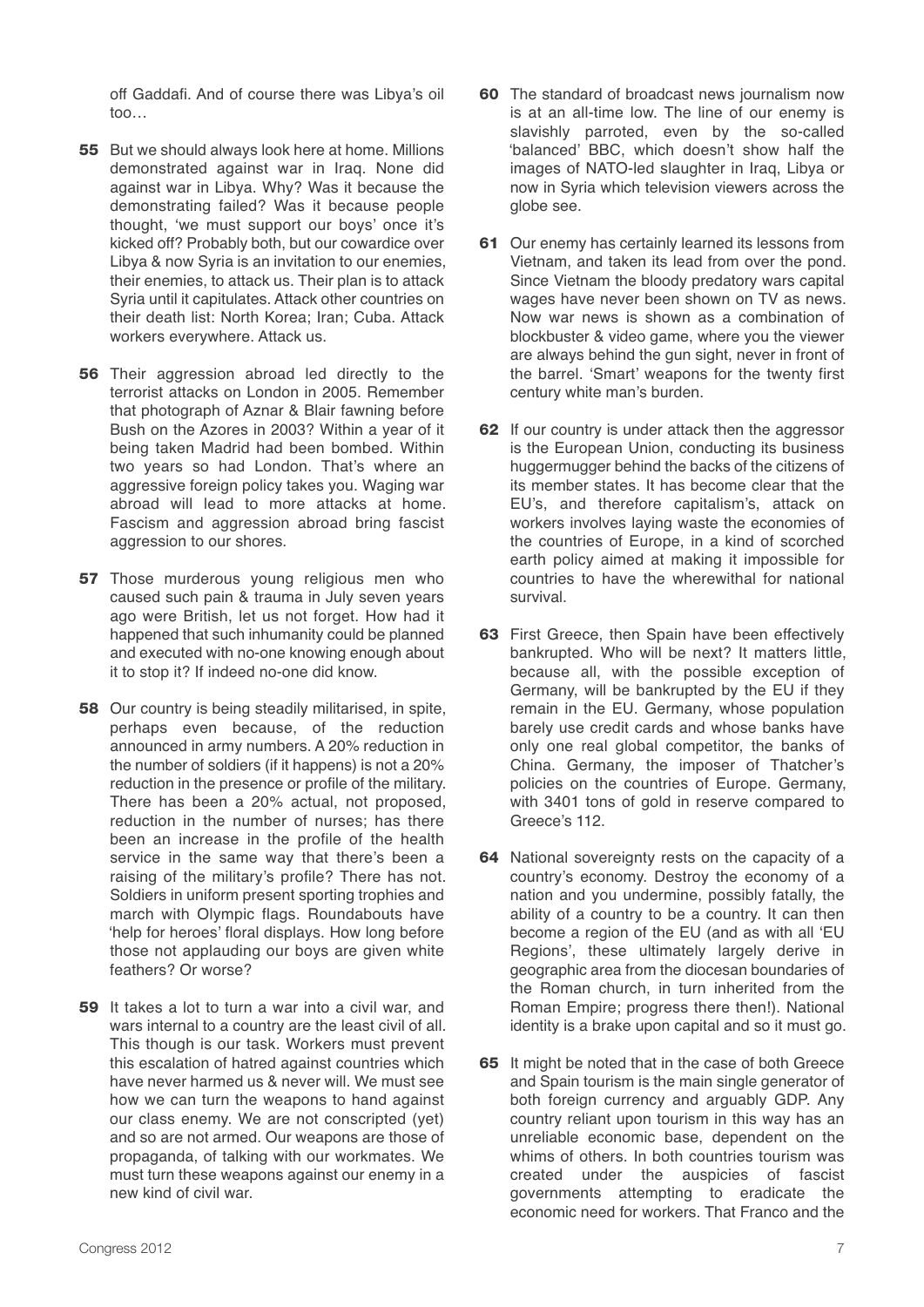Greek colonels came up with tourism as an attempted magic wand to create wealth without the need of industrial workers should be a salutary lesson to other countries attempting the same trick.

- **66** The EU is aided and abetted by quislings in our class who would rather supplicate in Brussels than struggle in Britain. There are those in Scotland who wish to see themselves as an EU region with all the prestige of Estonia. Because let's get one thing clear; Scotland is not, and will not be again, a nation. In the pre-industrial past, in feudal times, it was, with a separate monarchy. Unless they intend to bring back the line of Bruce, or perhaps crown Salmond, 'independence' is outwith the laws of Britain, never mind those of the EU. A dual monarchy? Pull the other one.
- **67** In Yugoslavia in order to create war Germany recognised a non-country, Croatia. In Britain Scotland will receive de facto recognition of separate status if a referendum is held which excludes the rest of Britain.
- **68** Even a gerrymandered referendum confined to Scotland must return a 'No' vote. Unless it does, the clock is turned back far more than 300 years. It would not only dismember our country but it would create an ideological back door to Britain through which the EU would be invited. This would be similar to the military back door to Britain the Scottish monarchy represented in the middle ages, periodically inviting invasion by the French. Salmond as Mary Queen of Scots & Cameron his Darnley. The auld alliance writ anew, with the EU the modern doppelganger of France. One country two currencies? Two time zones?
- **69** Devolution, and now the threat of separation are both products of only one thing, and that is deindustrialisation. When the working class in Scottish industry was numerous & active it often led the British working class. The SNP & all its works were laughed out of town as the 'tartan tories'. The SNP, one of whose founders was a man with the distinction of having been both a revisionist and a fascist as well as a separatist. The decline, destruction of industry drags a class down, and no clearer example is extant than that of Scotland.
- **70** This Party called at May Day in 2007 for any referendum on the break up of Britain to be held throughout Britain, and not just in Scotland, and we reiterate that demand now.
- **71** We salute the unprecedented resistance there is in Europe to the EU, especially in Greece, led by Greek Communists. Workers must join that resistance, not leave it to fight without us. It seems

sometimes as though the only organisations in Britain not discussing the EU are the trade unions. Sometimes they even offer to act as policemen for the EU in imposing EU rather than national law; this must end.

- **72** We must declare our intention to leave the EU; our intention as a people not as a Party. We should be clear that this is the greatest opportunity in a generation to effect worldshattering change. British withdrawal from the EU would fatally wound the project, damage the vessel below the water line. It would at a stroke shift the balance of force away from those who would both break up Britain and launch war. It would mean that we would have to come up with answers to some questions we don't want to face. How to survive by taking responsibility principal among them.
- **73** We did not as a people heed the call we as a Party made in 1996 to use the breathing space we could see ahead with a change of capitalist government. We would have to use the greater breathing space we would create by withdrawal from the EU if we could achieve it. We would have to plan for Britain: how to allocate resources; how to train skilled workers; how to educate the young (& the not so young); how to defend ourselves as a country. How to pay for it all.
- **74** The EU represents all that against which we fight: the dictatorship of finance capital our economy has evolved into; foreign domination; the bleeding away of our capacity to take responsibility for ourselves. It encapsulates the very thing against which Britain has fought throughout history; rule from abroad. The EU is the continuation of the Roman Empire, the Roman church, the armada, Hitler. Workers must support any measure which weakens it.
- **75** The Eurozone is in effect greater-Germany, with an ever-growing list of vassal states in tow. If we do not leave the EU it will truly destroy our economy as surely as it has that of Greece, and bring us to war as surely as it did Yugoslavia. Opposition to it may soon be illegal, and if we don't leave soon the repression will escalate. A fight against EU membership is the struggle for national and for social liberation. Within the EU is national and social oppression.
- **76** We must never cease to explain the role of Britain in establishing, nurturing and leading the EU. Most of the Maastricht, Nice and Lisbon Treaties were written by British civil servants, and their provisions are more heartily applied here than anywhere else in Europe. A fight to destroy the EU is a fight to destroy that British capitalism which is transformed from erstwhile imperial might to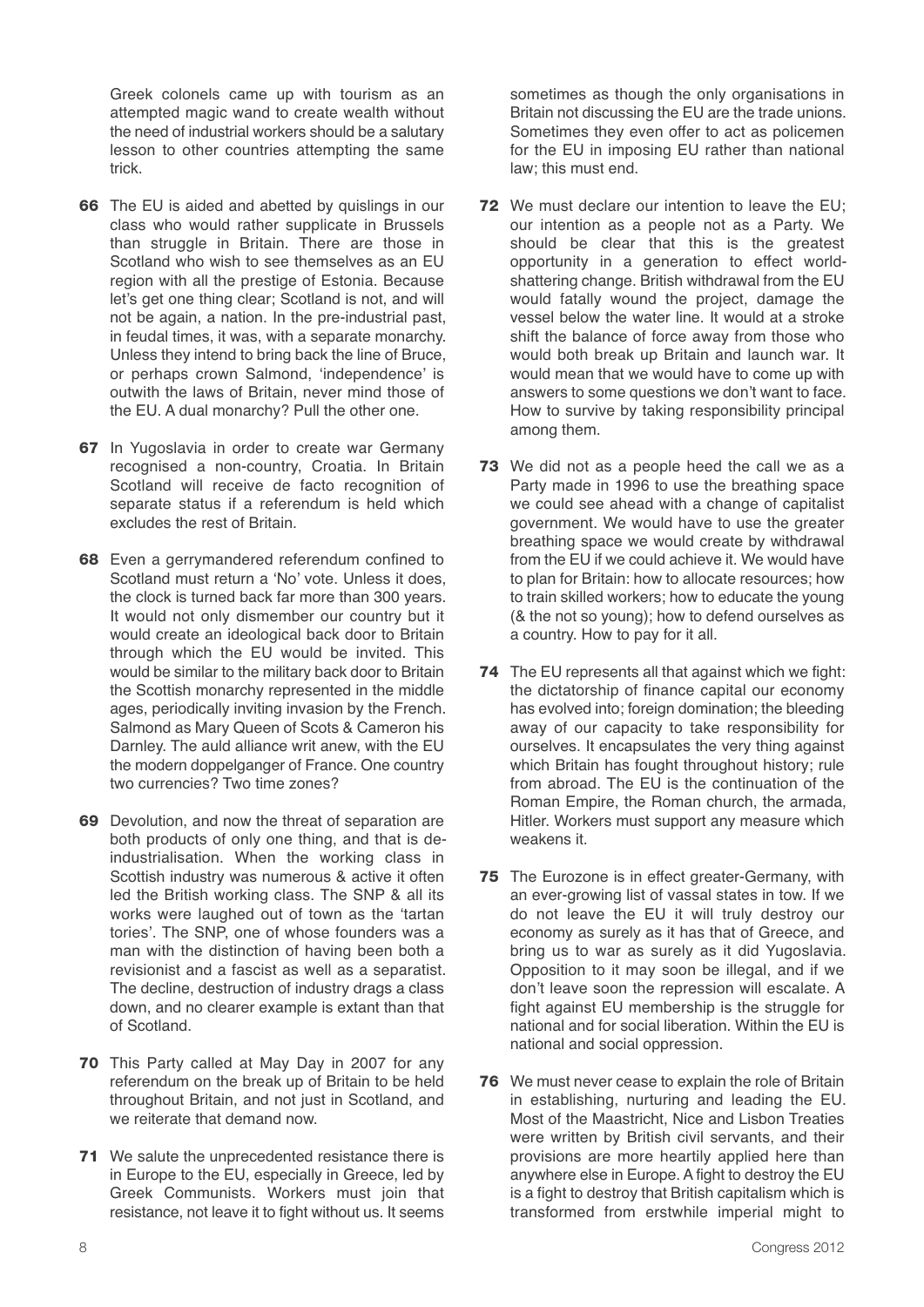shameful comprador. We must consign the EU and our own ruling class to the flames of history.

- **77** There has always been a yearning for a return to a golden age, or should that be A Golden Age. That there was a period of plenty now usurped. For the religious it was the age before the Fall. For Victorian do-gooders it was the age before the Norman Conquest. For Engels it was the age of primitive communism. But in truth there never was such an age. Humanity has been divided into ruled and rulers since it has existed, and all injustice and most poverty stems from this simple fact.
- **78** The twentieth century saw brave and ingenious attempts to create societies in which the majority were the rulers, not the minority. Attempts to elevate humankind to a higher level of human development, to be achieved in collective effort to meet collective need, which is another way of describing Communism. That many of these brave efforts failed must not deter anyone. Failure is intrinsic to progress. We can only move forward through analysing and correcting failure.
- **79** In any event the failure was not total. Pioneer countries on this road have survived against inconceivable odds and remain true to the highest ideals humanity has created. We admire them and learn what we can from them. Lessons though have to apply to where we are, not to where they are.
- **80** The Olympic Games have taken place in our capital city. In 1980 Thatcher called for a boycott of the Games as part of her campaign against foreign troops being stationed in Afghanistan. The Games that year were in Moscow & the troops in Afghanistan were Soviet. Those troops were seeking to shore up Socialism & national sovereignty in Afghanistan. In this Olympic year there are still foreign troops in Afghanistan. The Games this year were in London & the troops in Afghanistan are British. Grounds for a boycott surely? In 1980 Sebastian Coe defiantly led the campaign against Thatcher, went to Moscow and won medals as a result. He subsequently turned his coat and joined Thatcher in parliament, pursuing a less noble cause, despite his elevation to the peerage.
- **81** And what are British troops shoring up in Afghanistan exactly? A good question, and one which an increasing number of bereaved families is asking. There is of course a great difference between the eras of the Games of the 22nd Olympiad and those of the 30th. The Soviet Union shared a massive land border with Afghanistan, within which the US-created al-Quaeda was being used by the US & Britain in a proxy invasion of

that sovereign Socialist nation. Britain & the USA are thousands of miles from Afghanistan, whose proxies, that same al-Quaeda, now attack those countries only because of the presence of their troops in Afghanistan & elsewhere in the so-called Islamic world.

- **82** Troops out now, should be our demand! And an end to the hypocrisy of Olympic boycotts. As brave Najibullah, the last Socialist leader of his country, said nearly twenty years ago, "If fundamentalism comes to Afghanistan, war will continue for many years. Afghanistan will turn into a centre of world smuggling for narcotic drugs. Afghanistan will turn into a centre for terrorism." Weeks later he & his wife were torn to pieces and the rest, as they say, is history.
- **83** The Olympic ideals of amateur competition, internationalism & peace are honoured more in the breach than in the observance. But they are ideals to which capitalism and its media do not wish to give publicity. Many countries, Socialist Cuba amongst them, cherish those ideals & scrupulously abide by them. In countries where capital reigns the ruling class use the Games, as they seek to use everything else, for profit and nothing more.
- **84** In Britain we should assert those Olympic ideals, not denigrate them. What we denigrate is the profit motive, that incubus sucking our life dry, polluting principles and violating attempts to bring the youth of the world together to build a better future.
- **85** The 2012 Games were unique; every language spoken by competitors from every nation was already spoken on the streets of the host city that is a first, it can happen nowhere else in the world & it may never happen again. Such cosmopolitanism has been held up as a wonder; in fact this modern babel represents the importation of workers working below the rate in flight from problems unresolved in their own countries. Workers here should have been able to welcome our brothers and sisters to the Games in the greatest expression of international solidarity ever known. The opportunity for real internationalism sank beneath sponsors, and the grubby search for filthy lucre.
- **86** Our opposition to capitalism though must not fray into opposition to the Olympic ideal, although there will be those who proclaim that a naïve view. In the event, British workers imposed their culture to turn the Games into an expression of Britishness derided by left and right alike.
- **87** Hundreds of millions of workers from around the world watched the Games, and hundreds of